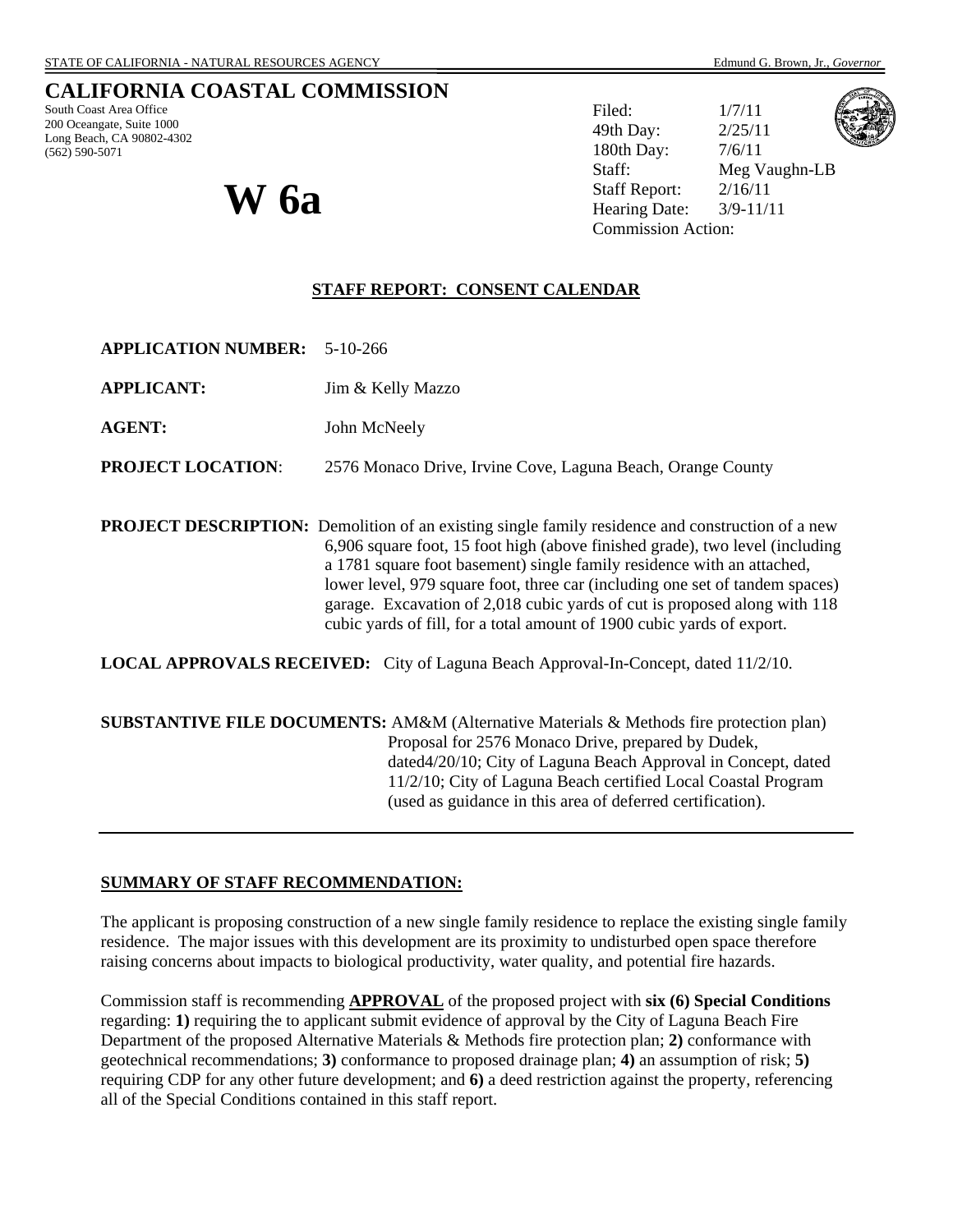### **LIST OF EXHIBITS**

- 1. Location Map
- 2. Assessor's Parcel Map
- 3. Project Plans

#### **STAFF RECOMMENDATION:**

Staff recommends that the Commission **APPROVE** the permit application with special conditions.

#### **MOTION:**

*I move that the Commission approve the coastal development permit applications included on the consent calendar in accordance with the staff recommendations.*

Staff recommends a **YES** vote. Passage of this motion will result in approval of all the permits included on the consent calendar. The motion passes only by affirmative vote of a majority of the Commissioners present.

# **RESOLUTION:**

# **I. APPROVAL WITH CONDITIONS**

The Commission hereby **APPROVES** a coastal development permit for the proposed development and adopts the findings set forth below on grounds that the development as conditioned will be in conformity with the policies of Chapter 3 of the Coastal Act and will not prejudice the ability of the local government having jurisdiction over the area to prepare a Local Coastal Program conforming to the provisions of Chapter 3. Approval of the permit complies with the California Environmental Quality Act because either 1) feasible mitigation measures and/or alternatives have been incorporated to substantially lessen any significant adverse effects of the development on the environment, or 2) there are no further feasible mitigation measures or alternatives that would substantially lessen any significant adverse impacts of the development on the environment.

#### **II. STANDARD CONDITIONS**

- 1. Notice of Receipt and Acknowledgment. The permit is not valid and development shall not commence until a copy of the permit, signed by the permittee or authorized agent, acknowledging receipt of the permit and acceptance of the terms and conditions, is returned to the Commission office.
- 2. Expiration. If development has not commenced, the permit will expire two years from the date on which the Commission voted on the application. Development shall be pursued in a diligent manner and completed in a reasonable period of time. Application for extension of the permit must be made prior to the expiration date.
- 3. Interpretation. Any questions of intent or interpretation of any condition will be resolved by the Executive Director or the Commission.
- 4. Assignment. The permit may be assigned to any qualified person, provided assignee files with the Commission an affidavit accepting all terms and conditions of the permit.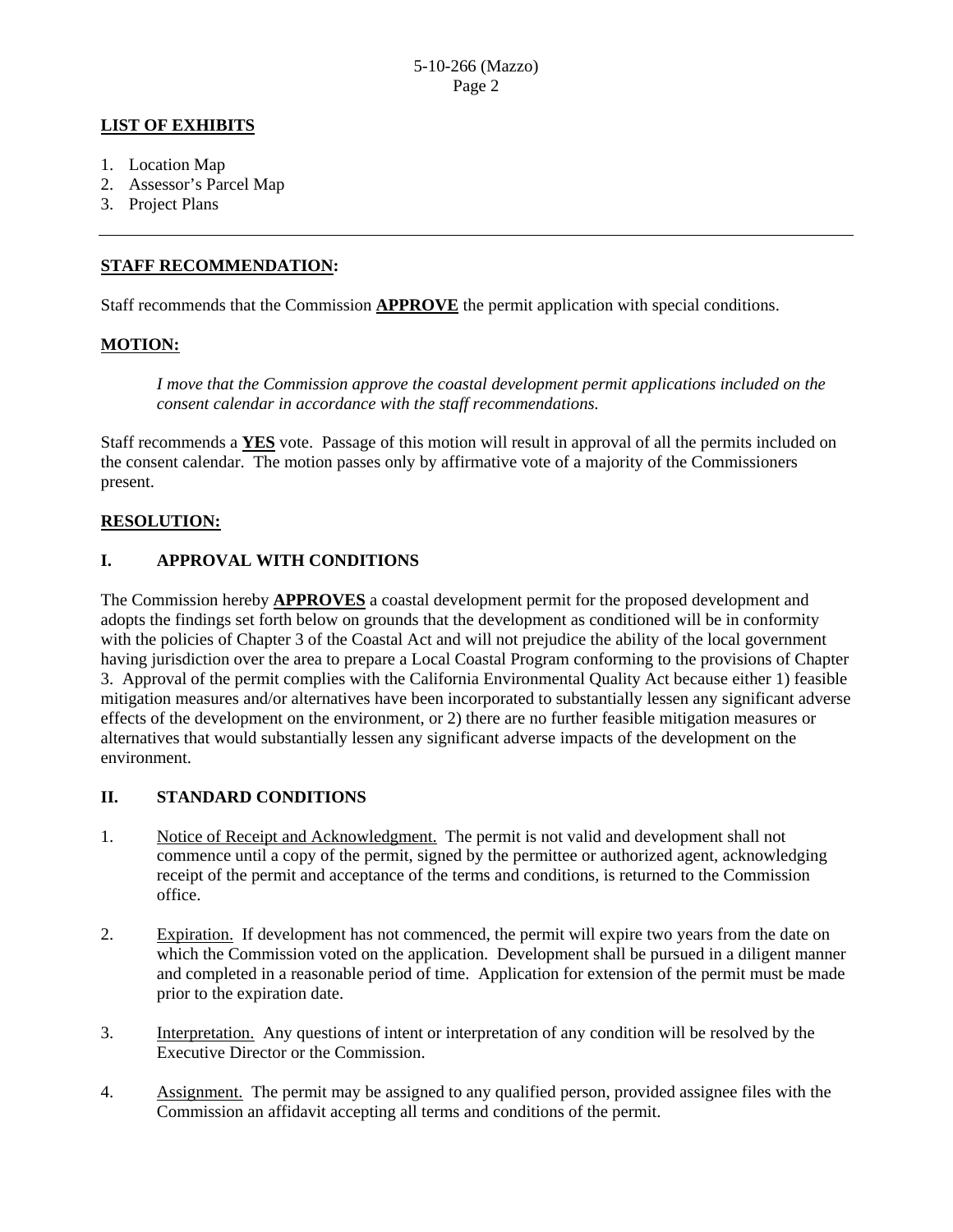5. Terms and Conditions Run with the Land. These terms and conditions shall be perpetual, and it is the intention of the Commission and the permittee to bind all future owners and possessors of the subject property to the terms and conditions.

# **III. SPECIAL CONDITIONS**

#### **1. Alternative Materials & Methods Fire Protection Plan**

- A. All fuel modification shall be consistent with the Alternative Materials & Methods (AM&M) Fire Protection Plan prepared by Dudek, dated April 20, 2010. As described in the AM&M, all fuel modification, including vegetation clearance and thinning, shall be contained on-site.
- B. **PRIOR TO ISSUANCE OF THE COASTAL DEVELOPMENT PERMIT**, the applicant shall submit, for the review and approval of the Executive Director, written evidence that the Laguna Beach Fire Department (LBFD) has reviewed and approved the proposed Alternative Materials & Methods Fire Protection Plan prepared by Dudek, dated April 20, 2010. The LBFD's approval must specifically reference inclusion of the proposed planting of Baccharis pilularis twin peaks as depicted on the proposed Landscape Plan, Sheet L-11, dated 11/6/09 prepared by David A. Pedersen, Inc. (or other local native, non-invasive planting acceptable to the Executive Director).
- C. The permittee shall undertake development in accordance with the final plans. Any proposed changes to the approved plan shall be reported to the Executive Director. No changes to the approved plan shall occur without a Commission amendment to this coastal development permit unless the Executive Director determines that no amendment is legally required.
- D. For purposes of this permit, this condition shall serve as notification to present and future property owners that certain structures and areas of land are subject to special fuel treatment requirements that are specified in the approved plans. Structures are required to incorporate building construction features consistent with local fire authority guidelines for construction of structures within special fire hazard areas. Furthermore, there is a prohibition on the placement of combustible materials in an area of land that abuts undeveloped land. Proposed and future development shall conform to the requirements of the approved Alternative Materials & Methods Fire Protection Plan.

#### **2. Conformance with Geotechnical Recommendations**

- A. All final design and construction plans, including grading, foundations, site plans, elevation plans, and drainage plans, shall meet or exceed all recommendations and requirements contained in Geotechnical Investigation, New Residence, Mazzo Residence, 2576 Monaco Drive, Laguna Beach, CA 92653 (Job No. 2856), prepared by Coleman Geotechnical, dated April 7, 2010.
- B. **PRIOR TO ISSUANCE OF THE COASTAL DEVELOPMENT PERMIT**, the applicant shall submit, for the Executive Director's review and approval, all final design and construction plans, including foundations, grading and drainage plans along with evidence that an appropriately licensed professional has reviewed and approved all final design and construction plans and certified that each of those final plans is consistent with all the recommendations specified in the above-referenced geologic engineering report.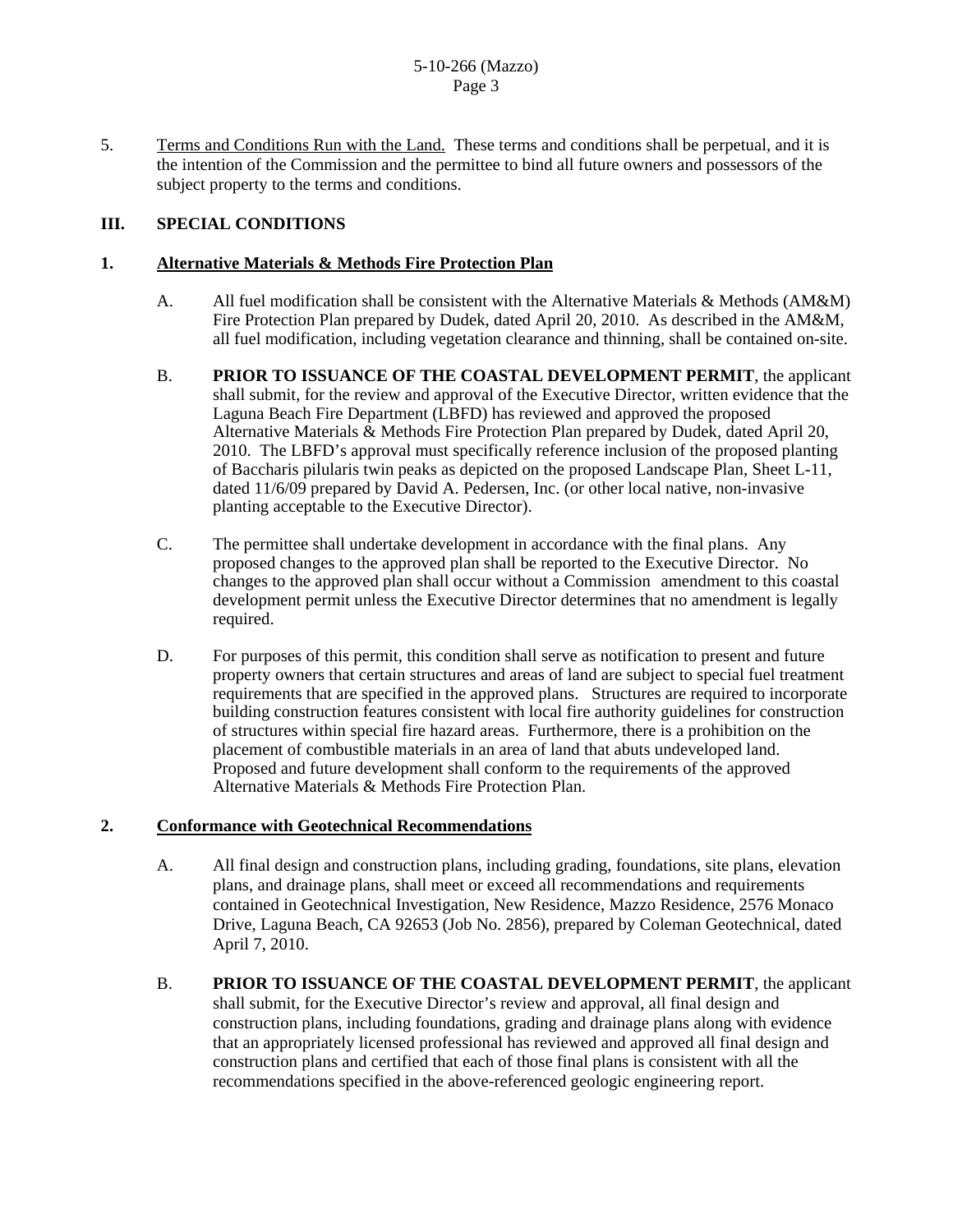C. The permittee shall undertake development in accordance with the approved final plans. Any proposed changes to the approved final plans shall be reported to the Executive Director. No changes to the approved final plans shall occur without a Commission amendment unless the Executive Director determines that no amendment is legally required.

#### **3. Conformance to Proposed Drainage Plan**

- A. The applicant shall conform to the drainage plan depicted on the Preliminary Grading Plan, Sheet GR-2, prepared by McNeely Moore Architecture, dated 9/29/10.
- B. The permittee shall undertake development in accordance with the approved final plans. Any proposed changes to the approved plan shall be reported to the Executive Director. No changes to the approved plan shall occur without a Commission amendment to this coastal development permit unless the Executive Director determines that no amendment is legally required.

### **4. Assumption of Risk**

 By acceptance of this permit, the applicant acknowledges and agrees (i) that the site may be subject to hazards from wildfire; (ii) to assume the risks to the applicant and the property that is the subject of this permit of injury and damage from such hazards in connection with this permitted development; (iii) to unconditionally waive any claim of damage or liability against the Commission, its officers, agents, and employees for injury or damage from such hazards; and (iv) to indemnify and hold harmless the Commission, its officers, agents, and employees with respect to the Commission's approval of the project against any and all liability, claims, demands, damages, costs (including costs and fees incurred in defense of such claims), expenses, and amounts paid in settlement arising from any injury or damage due to such hazards.

#### **5. Future Improvements**

This permit is only for the development described in Coastal Development Permit No. 5-10-266. Pursuant to Title 14 California Code of Regulations Section 13250(b)(6), the exemptions otherwise provided in Public Resources Code Section 30610(a) shall not apply to the development governed by Coastal Development Permit No. 5-10-266. Accordingly, any future improvements to the singlefamily residence authorized by this permit, including but not limited to improvements to the residence, hardscape, changes to landscaping/fuel modification plan, change in use from a permanent residential unit and repair and maintenance identified as requiring a permit in Public Resources Section 30610(d) and Title 14 California Code of Regulations Sections 13252(a)-(b), shall require an amendment to Permit No. 5-10-266 from the Commission or shall require an additional coastal development permit from the Commission.

#### **6. Deed Restriction**

**PRIOR TO ISSUANCE OF THE COASTAL DEVELOPMENT PERMIT**, the applicant shall submit to the Executive Director for review and approval documentation demonstrating that the landowners have executed and recorded against the parcel(s) governed by this permit a deed restriction, in a form and content acceptable to the Executive Director: (1) indicating that, pursuant to this permit, the California Coastal Commission has authorized development on the subject property, subject to terms and conditions that restrict the use and enjoyment of that property; and (2) imposing the Special Conditions of this permit as covenants, conditions and restrictions on the use and enjoyment of the Property. The deed restriction shall include a legal description of the entire parcel or parcels governed by this permit. The deed restriction shall also indicate that, in the event of an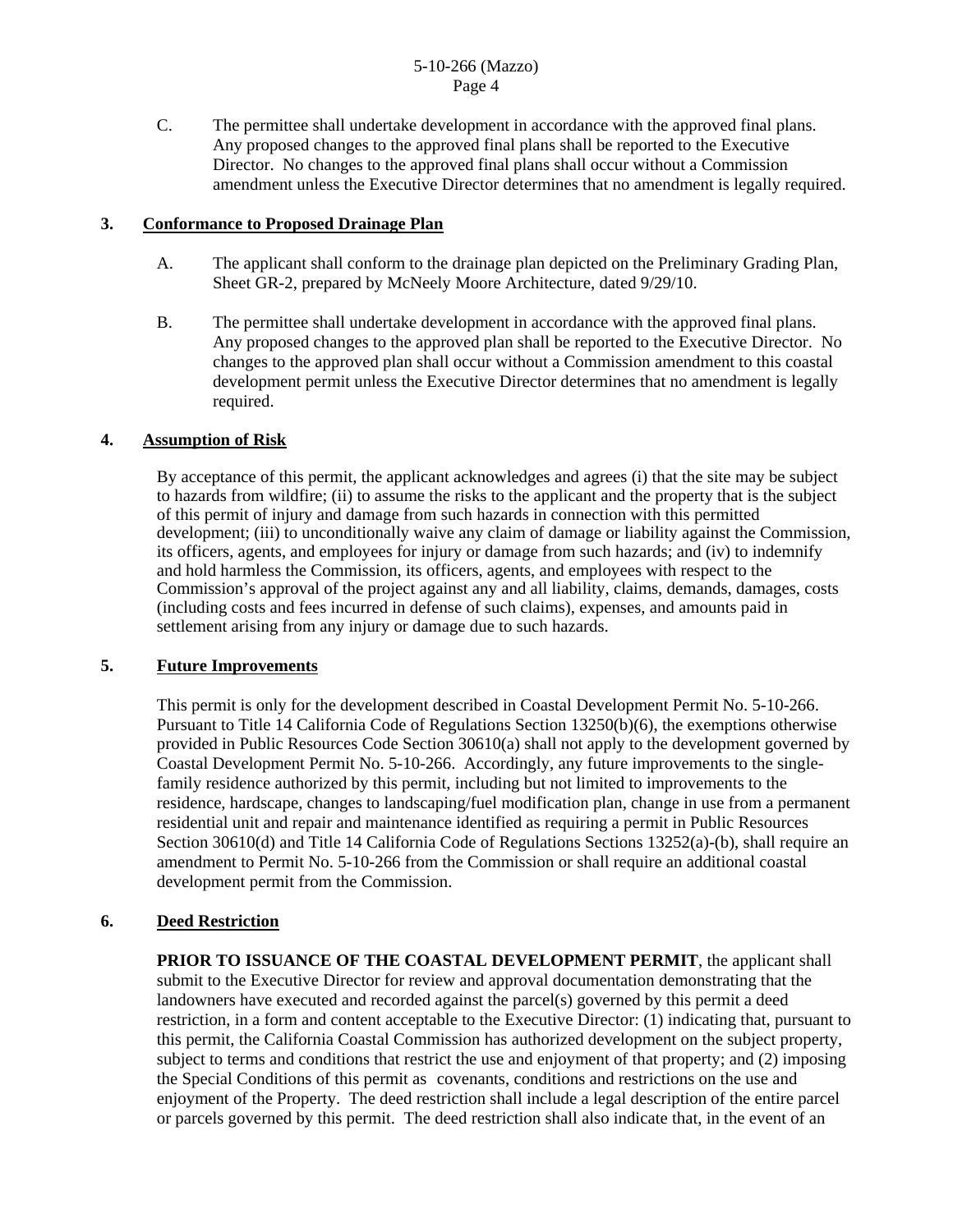extinguishment or termination of the deed restriction for any reason, the terms and conditions of this permit shall continue to restrict the use and enjoyment of the subject property so long as either this permit or the development it authorizes, or any part, modification, or amendment thereof, remains in existence on or with respect to the subject property.

# **IV. FINDINGS AND DECLARATIONS:**

The Commission hereby finds and declares:

# **A. PROJECT LOCATION AND DESCRIPTION**

The subject site is located at 2576 Monaco Drive in Laguna Beach. The subject site is an interior lot in Irvine Cove, a locked gate community in north Laguna Beach. The lot area is 14,850 square feet. The applicant proposes to demolish the existing 2,639 square foot single family residence and attached 1,125 square foot garage at the site and construct a new 6,906 square foot, 15 foot high (above finished grade), two level (including a 1781 square foot basement) single family residence with an attached, lower level, 979 square foot, three car (including one set of tandem spaces) garage. Excavation of 2,018 cubic yards of cut is proposed along with 118 cubic yards of fill, for a total amount of 1900 cubic yards of export.

The subject site abuts an undeveloped, area owned by the Irvine Cove Community Association. The area is covered primarily with native vegetation. The rear of the subject site slopes uphill and abuts this area of native vegetation. Rather than clearing vegetation in graduated levels of fuel modification zones, the applicant has proposed an alternative method of fire protection for the proposed development. The alternative fire protection proposed is contained in a document known as an AM&M (Alternative Materials & Methods). The proposed AM&M is titled "AM&M Proposal for 2576 Monaco Drive and was prepared by Dudek, dated April 20, 2010. Describing the site, the AM&M states:

*"The topography of the site includes the existing residence pad [at roughly 101 feet above mean sea level [amsl)] which sits at a slightly higher elevation than the adjacent Monaco Drive (elevation of approximately 97 feet above mean sea level). Approximately 10-12 feet behind the rear wall of the structure is a several foot tall retaining wall delineating the patio area of the rear yard. From the top of the retaining wall, the property slopes up and away to the rear property line which is at an elevation of approximately 130 feet (amsl). The slope continues upward from there into the wildland area associated with Abalone Hill, where elevation at the highest point is roughly 197 feet (amsl). Abalone Hill is an isolated wildland "island" on the south side of Pacific Coast Highway. It is naturally vegetated with non-native grasses and widely scattered shrubs including lemonadeberry (Rhus integrifolia). This vegetation is sparse and well-spaced and exhibits properties consistent with a thinned fuel modification zone."* 

The proposed Alternative Materials and Methods include (all of which will occur on the applicant's property, not the adjacent undeveloped parcel): requiring that the entire property to be maintained as a reduced fuel, irrigated zone. Many of the trees on-site will be removed, including Brazilian pepper trees on the rear slope. The remaining vegetation on the rear slope area will removed and/or thinned. Dead thatch build up is proposed to be removed. This rear slope area is proposed to be replanted with coastal native plant Baccharis pilularis twin peaks as depicted on the proposed Landscape Plan, Sheet L-11, dated 11/6/09 prepared by David A. Pedersen, Inc. Irrigation on the rear slope is also proposed. On-going maintenance to prune foliage, remove plant litter and dead wood to reduce fuel load is also proposed. The undeveloped, rear slope area ranges in width from approximately 24 to 34 feet.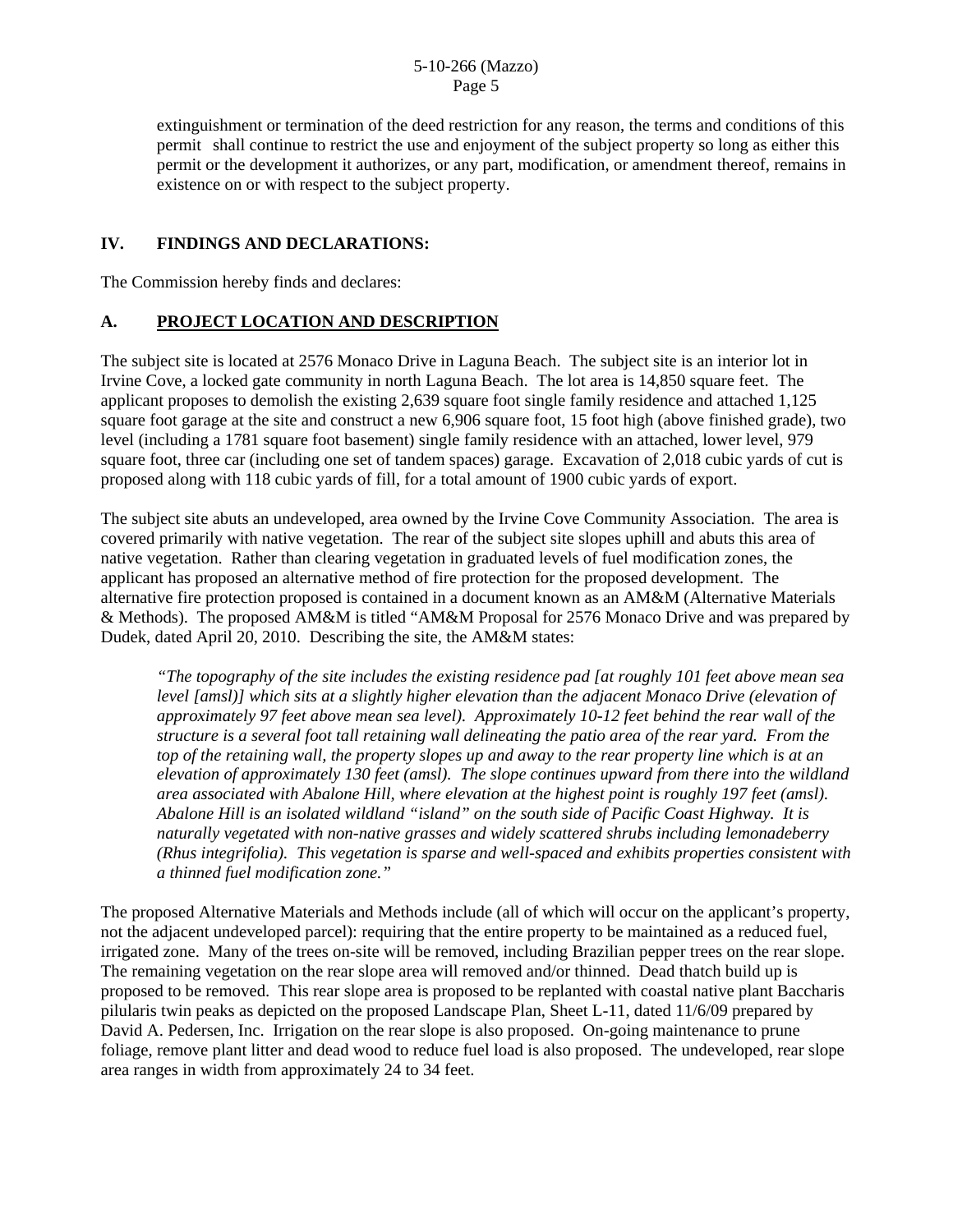The proposed AM&M is expected to be effective in reducing the fire risk at the site for a number of reasons including the following: the rear yard slopes up to the open space area and fire tends to run uphill (i.e. away from the proposed development). The topographic situation at the site means that in the event of fire on Abalone Hill, the Hill, even when driven by winds from the north/northeast (Santa Ana winds), will be primarily a backing fire, creeping down the slope exhibiting low flame lengths and low fire intensity. This type of backing fire is typically less intense and poses less threat to structures, especially structures that include construction to Chapter 7A of the 2007 CFC (California Fire Code), as this structure is proposed to be. In addition, Abalone Hill is somewhat isolated from the wildlands to the north (i.e. separated from them by Pacific Coast Highway and other development). Also, it is sparsely vegetated and naturally mimics a Zone C, thinned fuel modification zone. Furthermore its coastal location will result in higher humidity and lower temperatures for most of the year. When Santa Ana winds blow in the fall, humidity may drop and temperatures rise, but the area will still be relatively more humid and cooler than more inland locations, providing an "insulating" effect that helps reduce the likelihood of catastrophic wildfire generally. Also, the structure is proposed to be built to the most recent California Building (Chapter 7A) and Fire Codes. These codes have recently been adopted and focus on preventing embers from penetrating into structures, a leading cause for structure loss from wildland urban interface fires. Thus, an equivalent level of fuel modification protection is expected to be achieved even though the traditional, graduated levels of fuel modification are not proposed.

The Laguna Beach Fire Department has reviewed and approved the proposed AM&M document. However, two different landscape plans supporting the AM&M were considered at different times. One identifies the rear slope planted with Baccharis pilularis twin peaks; the other shows the rear slope to be planted with Apetenia cordifolia (red apple ice plant), which is not a California native plant. Regarding apetenia cordifolia, the website Invasive Plants of California [\(www.cal-ipc.org](http://www.cal-ipc.org/)) states: "When watered, red apple overwhelms all neighboring vegetation, climbing over anything in its path. It is listed as a wildland weed red alert as it has only recently become a problem. It has been used in landscaping adjacent to riparian areas within the urban interface, so it can easily spread into and dominate more natural riparian and wetland areas." In this case, the area where it is to be planted will be irrigated, so that the danger of invading the adjacent native vegetation would be great. Thus, this plant is not acceptable at this site. However, the Theodore Payne Foundation website [\(www.theodorepayne.org\)](http://www.theodorepayne.org/) describes Baccharis pilularis twin peaks as "A top performer for erosion control. Great for slopes. Drought tolerant and stays green all year. Does not tolerate shade. A superb groundcover." In addition, it is native to coastal California. It is not clear which version of the landscape plan the LBFD reviewed. A response to a request for clarification sent to the fire department on February 2, 2010 has not been received as of the date of this staff report. Therefore, a condition is imposed requiring evidence of review and approval of the proposed AM&M, including the Baccharis pilularis twin peaks on the rear slope, by the City of Laguna Beach Fire Department.

# **B. HAZARDS**

Development adjacent to undeveloped vegetated slopes such as is proposed at the subject site, is inherently hazardous due to the risk of wildfire. Development which may require removal of sensitive vegetation offsite for fire protection cannot be allowed if avoidable due to the adverse impacts such development has upon sensitive vegetation communities. To minimize risks to life and property, the development, as proposed is set back from the adjacent sensitive vegetation and includes an Alternative Materials & Methods Fire Protection Plan that will assure adequate fire protection measures will be contained within the subject site. The proposed project has been conditioned: to conform to these measures as proposed and requires that the applicant and any successor-in-interest assume the risk of undertaking the development. As conditioned, the Commission finds that the development conforms to the requirements of Section 30253 of the Coastal Act regarding the siting of development in hazardous locations.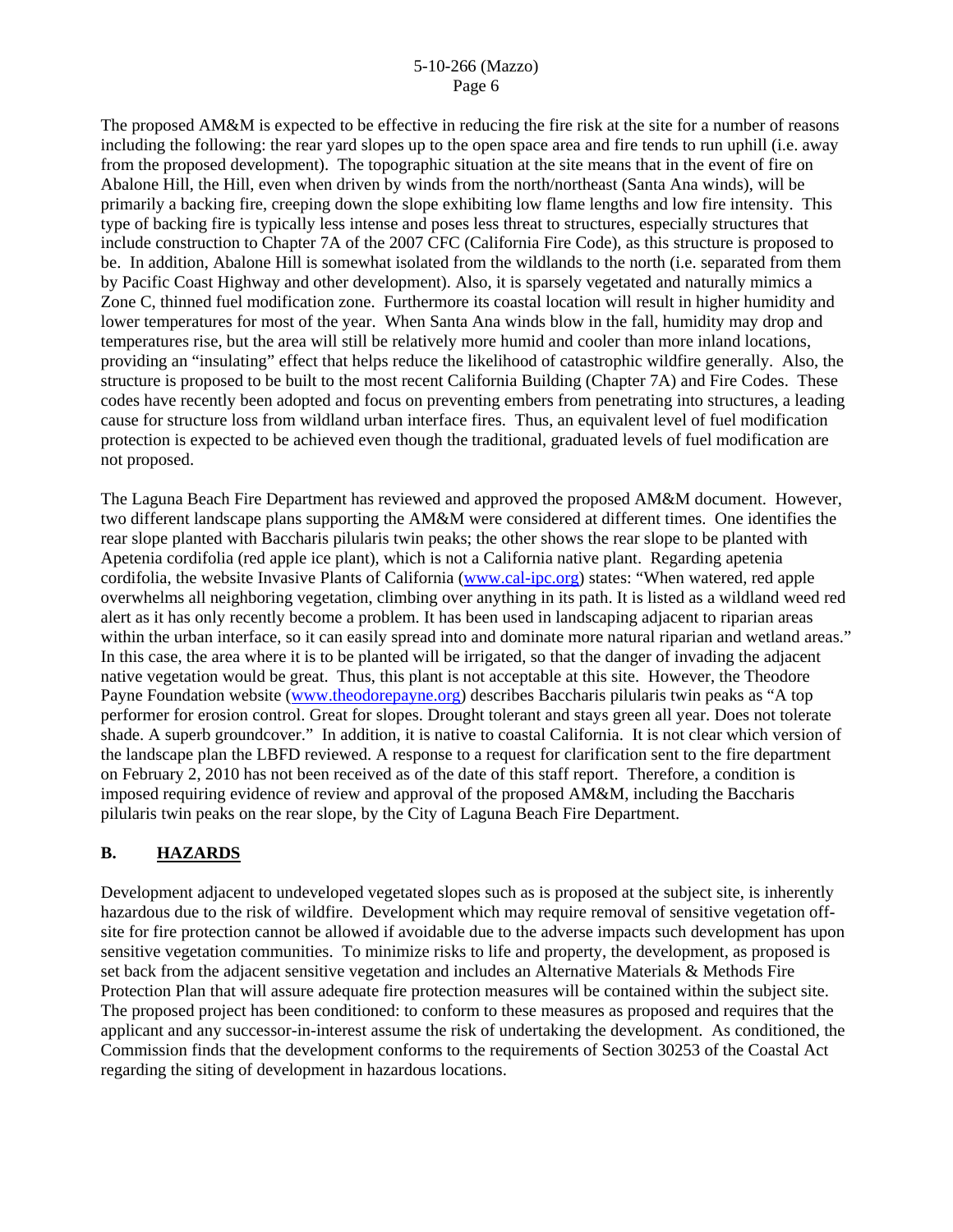# **C. DEVELOPMENT**

The development is located within an existing developed area and is compatible with the character and scale of the surrounding area. However, the proposed project raises concerns that future development of the project site potentially may result in a development which is not consistent with the Chapter 3 policies of the Coastal Act. To assure that future development is consistent with the Chapter 3 policies of the Coastal Act, the Commission imposes Special Condition 5, which requires either an amendment or an additional coastal development permit from the Commission for any future improvements to the single-family residence not authorized by this permit.

As conditioned, the development will not result in significant degradation of adjacent habitat, recreation areas, or parks and is compatible with the continuance of those habitat, recreation, or park areas. Therefore, the Commission finds that the project, as conditioned, conforms with Section 30240(b) of the Coastal Act.

# **D. PUBLIC ACCESS**

The proposed project is located within an existing locked gate community located between the sea and the first public road paralleling the sea. Public access through this community does not currently exist. However, the proposed project will not create new adverse effects on public access. The proposed development, on an existing residential lot, will not affect the existing public access conditions. It is the locked gate community, not this home that impedes public access. The nearest public access is located approximately ½ mile west of the site, at Crystal Cove State Park.

The proposed development will not affect the public's ability to gain access to, and/or to use the coast and nearby recreational facilities. Therefore, as proposed the development, as conditioned, conforms to Sections 30210 through 30214, Sections 30220 through 30224, and 30252 of the Coastal Act.

# **E. WATER QUALITY**

The proposed development has a potential for a discharge of polluted runoff from the project site into the storm drain system and, ultimately, into coastal waters. The applicant is proposing water quality measures as part of the proposed project such as directing runoff to permeable, vegetated areas and a trench drain in the driveway. The development, as proposed and as conditioned, incorporates design features to minimize the effect of construction and post-construction activities on the marine environment. These design features include, but are not limited to, use of one or more of the following: the appropriate management of equipment and construction materials, reducing runoff through the use of permeable surfaces, the use of non-invasive drought tolerant vegetation to reduce and treat the runoff discharged from the site, and for the use of post-construction best management practices to minimize the project's adverse impact on coastal waters. Therefore, the Commission finds that the proposed development, as conditioned, conforms to Sections 30230 and 30231 of the Coastal Act regarding the protection of water quality to promote the biological productivity of coastal waters and to protect human health.

# **F. DEED RESTRICTION**

To ensure that any prospective future owners of the property are made aware of the applicability of the conditions of this permit, the Commission imposes one additional condition requiring that the property owner record a deed restriction against the property, referencing all of the above Special Conditions of this permit and imposing them as covenants, conditions and restrictions on the use and enjoyment of the Property. Thus, as conditioned, this permit ensures that any prospective future owner will receive actual notice of the restrictions and/or obligations imposed on the use and enjoyment of the land in connection with the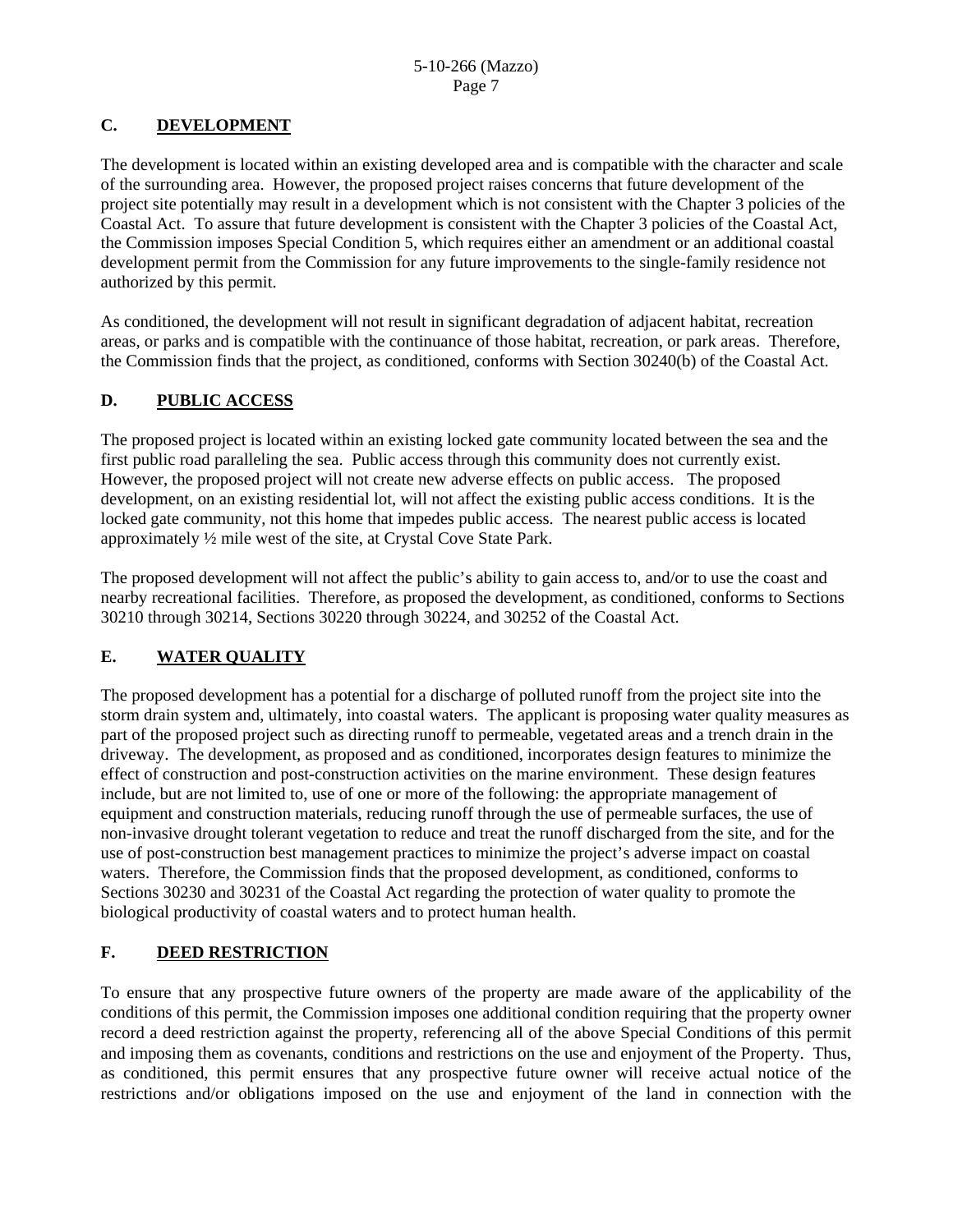authorized development, including the risks of the development and/or hazards to which the site is subject, and the Commission's immunity from liability.

# **G. LOCAL COASTAL PROGRAM**

Coastal Act section 30604(a) states that, prior to certification of a local coastal program ("LCP"), a coastal development permit can only be issued upon a finding that the proposed development is in conformity with Chapter 3 of the Act and that the permitted development will not prejudice the ability of the local government to prepare an LCP that is in conformity with Chapter 3.

The City of Laguna Beach Local Coastal Program was certified with suggested modifications, except for the areas of deferred certification, in July 1992. In February 1993 the Commission concurred with the Executive Director's determination that the suggested modification had been properly accepted and the City assumed permit issuing authority at that time.

The subject site is located within the Irvine Cove area of deferred certification. Certification in this area was deferred due to issues of public access arising from the locked gate nature of the community. However, as discussed above, the proposed development will not further decrease or impact public access within the existing locked gate community. Therefore the Commission finds that approval of this project, as conditioned, will not prevent the City of Laguna Beach from preparing a total Local Coastal Program for the areas of deferred certification that conforms with and is adequate to carry out the Chapter 3 policies of the Coastal Act.

# **E. CALIFORNIA ENVIRONMENTAL QUALITY ACT**

As conditioned, there are no feasible alternatives or additional feasible mitigation measures available that would substantially lessen any significant adverse effect that the activity may have on the environment. Therefore, the Commission finds that the proposed project, as conditioned to mitigate the identified impacts, is the least environmentally damaging feasible alternative and can be found consistent with the requirements of the Coastal Act to conform to CEQA.

5-10-266 Mazzo IrvCov Cnst 3.10 mv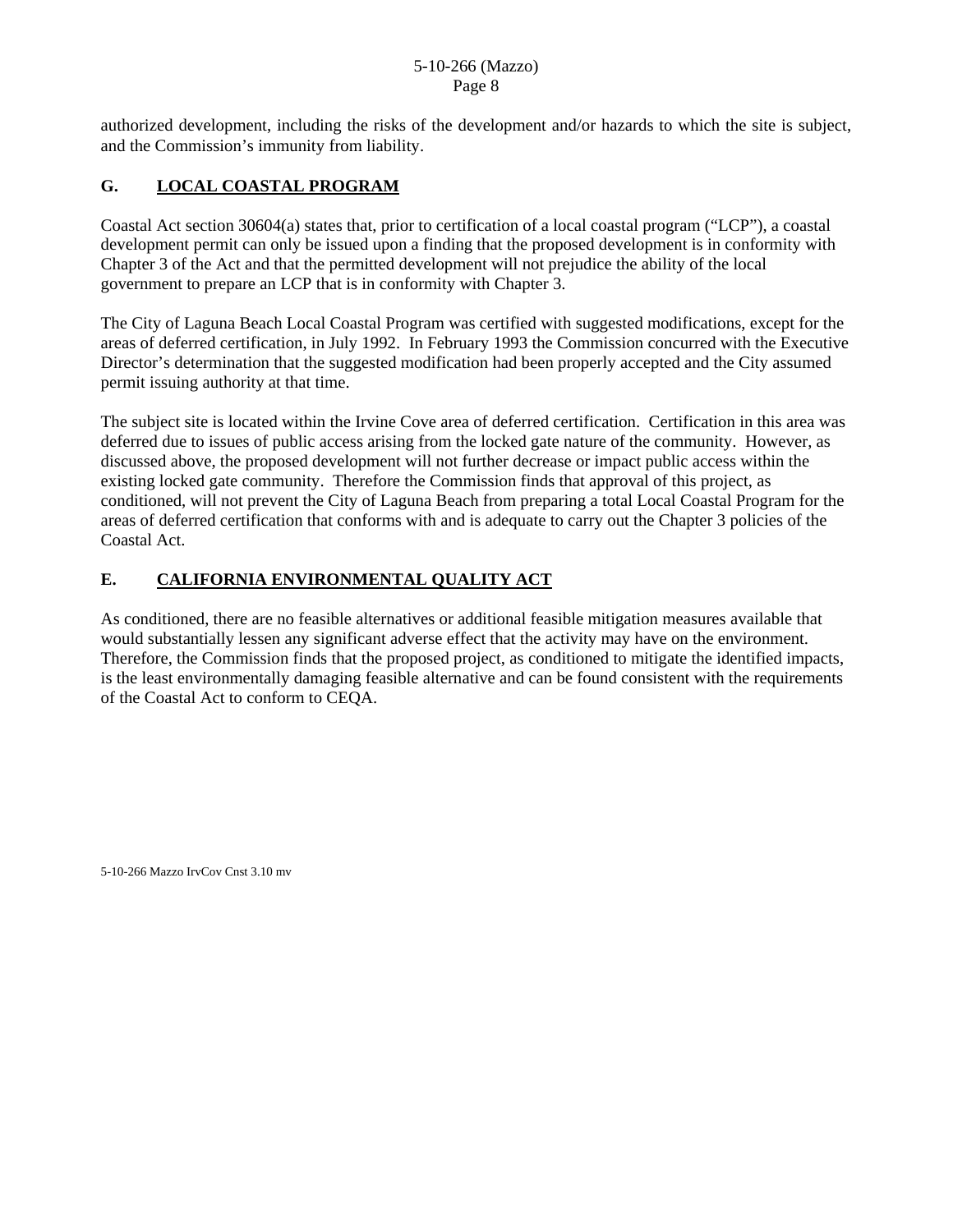

http://www.bing.com/maps/print.aspx?mkt=en-us&z=12&s=r&cp=33.555714,-117.81733... 2/17/2011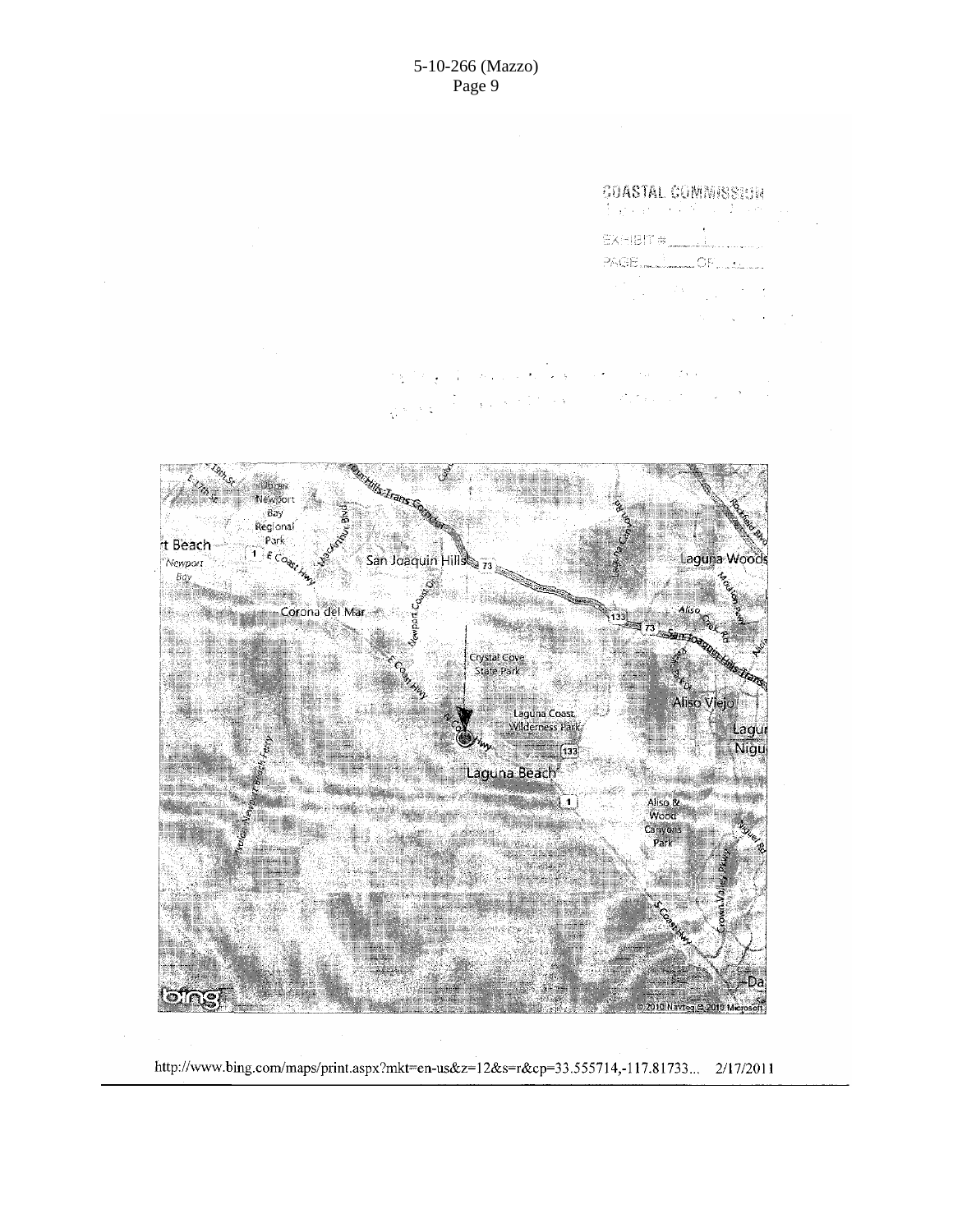

http://www.bing.com/maps/print.aspx?mkt=en-us&z=16&s=r&cp=33.555714,-117.81733... 2/17/2011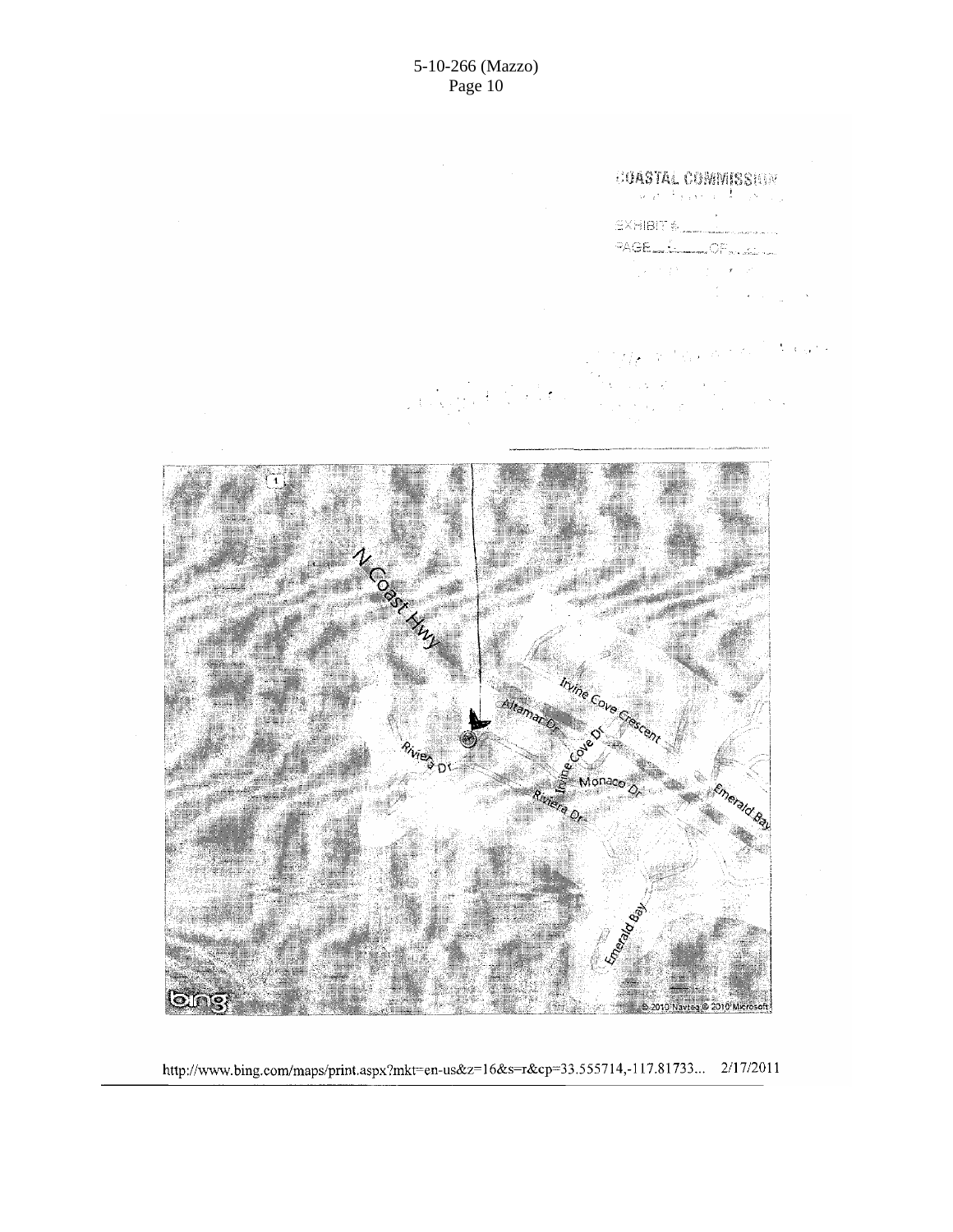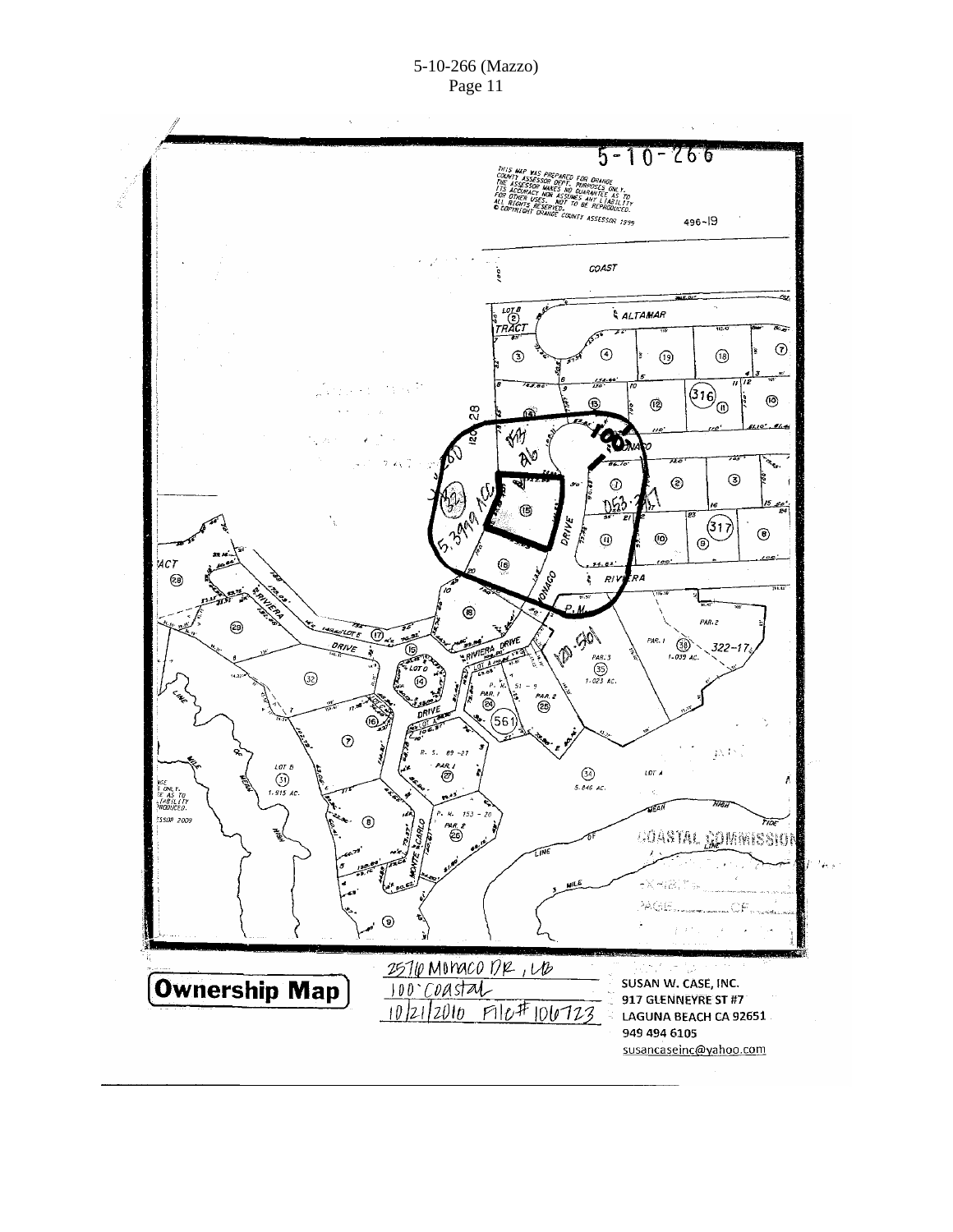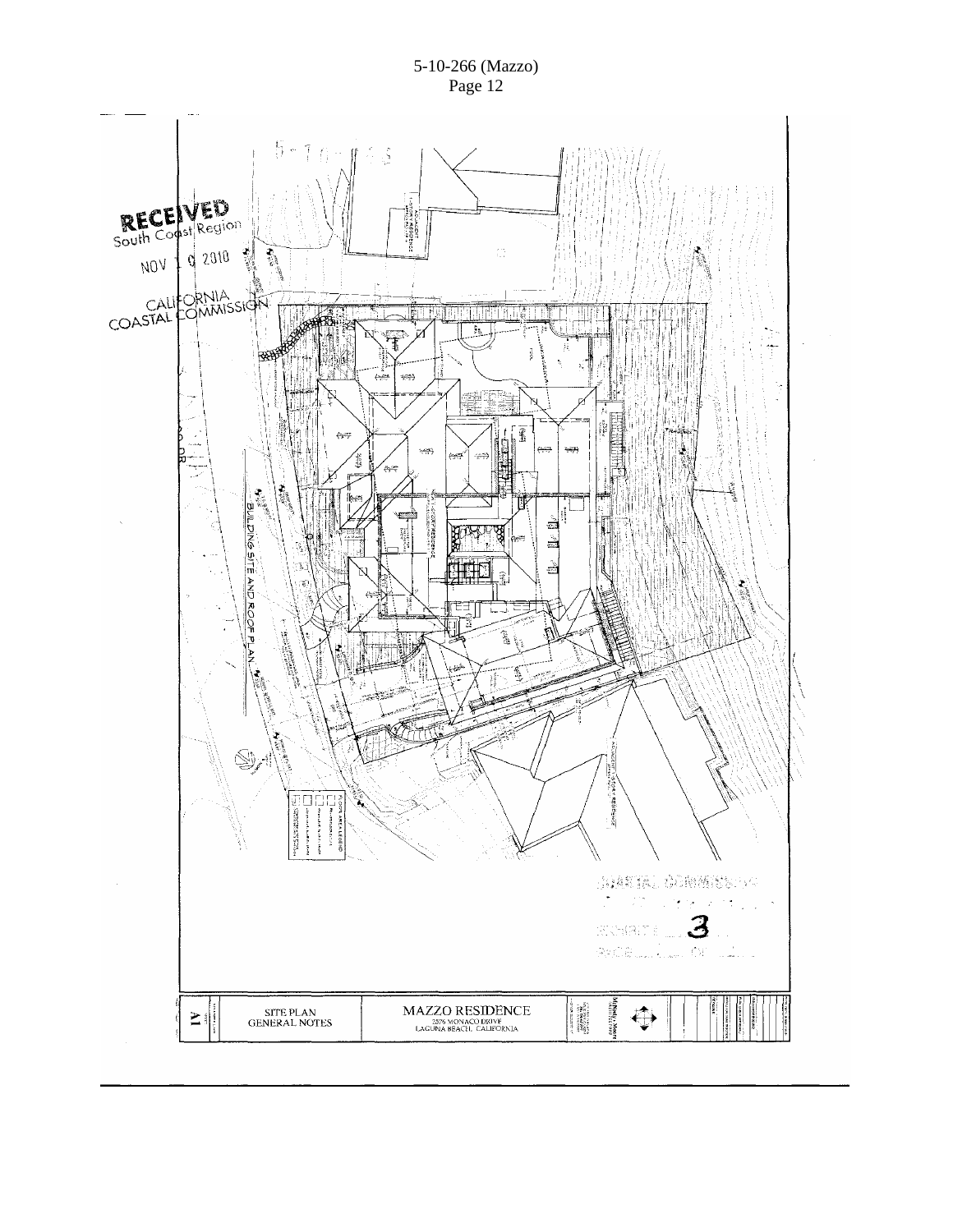